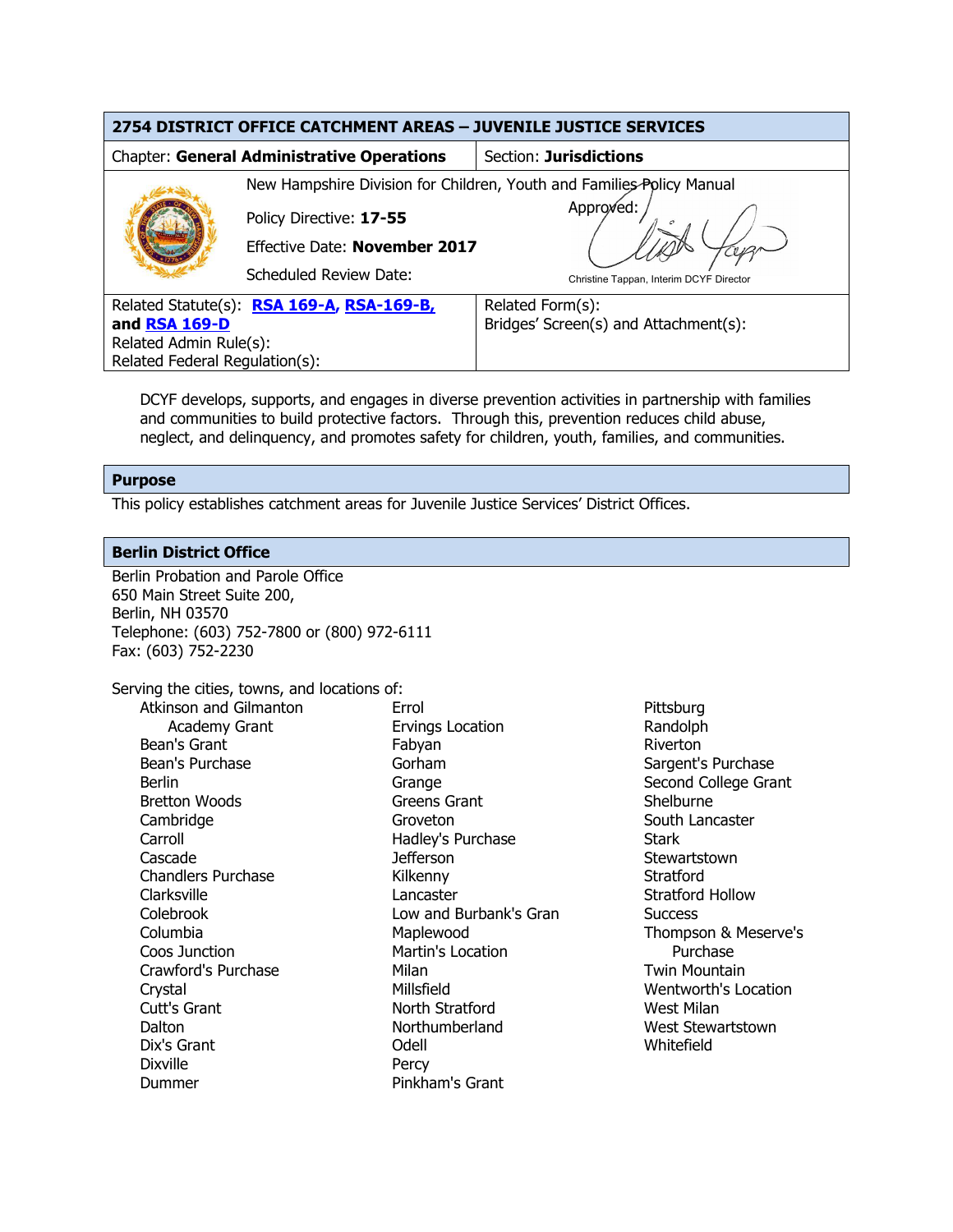### **Claremont District Office**

Claremont Probation and Parole Office 17 Water Street, Claremont, NH 03743 Telephone: (603) 542-9544 or (800) 982-1001 Fax: (603) 543-8918

Lebanon Probation and Parole Office 2 West Park Street, Suite 214, Lebanon, NH 03766 Fax (603)448-3068

Orange

Serving the cities, towns, and locations of: Acworth Beauregard Village Blodgett Landing Burkehaven Canaan **Charlestown** Claremont Cornish Cornish Flat Goshen

Grafton Grantham Guild Hanover Langdon Lebanon Lempster Lyme Lyme Center Meriden Mount Sunapee New London Newbury Newport North Wilmot

### Orford Plainfield South Acworth South Charlestown **Springfield** Sunapee Unity Washington West Canaan West Lebanon West Springfield West Unity Wilmot Wilmot Flat

## **Concord District Office**

Enfield Center

Georges Mills

Croydon East Lempster

**Elkins** Enfield

Etna

Concord Probation and Parole Office 40 Terrill Park Drive, Concord, NH 03301 Telephone: (603) 271-3602 or (800) 322-9191 Fax: (603) 271-4990

### Serving the cities, towns, and locations of:

Allenstown Bow Bradford **Canterbury Chichester** Concord Contoocook Davisville Dunbarton

East Concord East Sutton Epsom Gossville Henniker Hooksett Hopkinton Loudon North Sutton

Pembroke Penacook Pittsfield Short Falls South Sutton Suncook **Sutton** Warner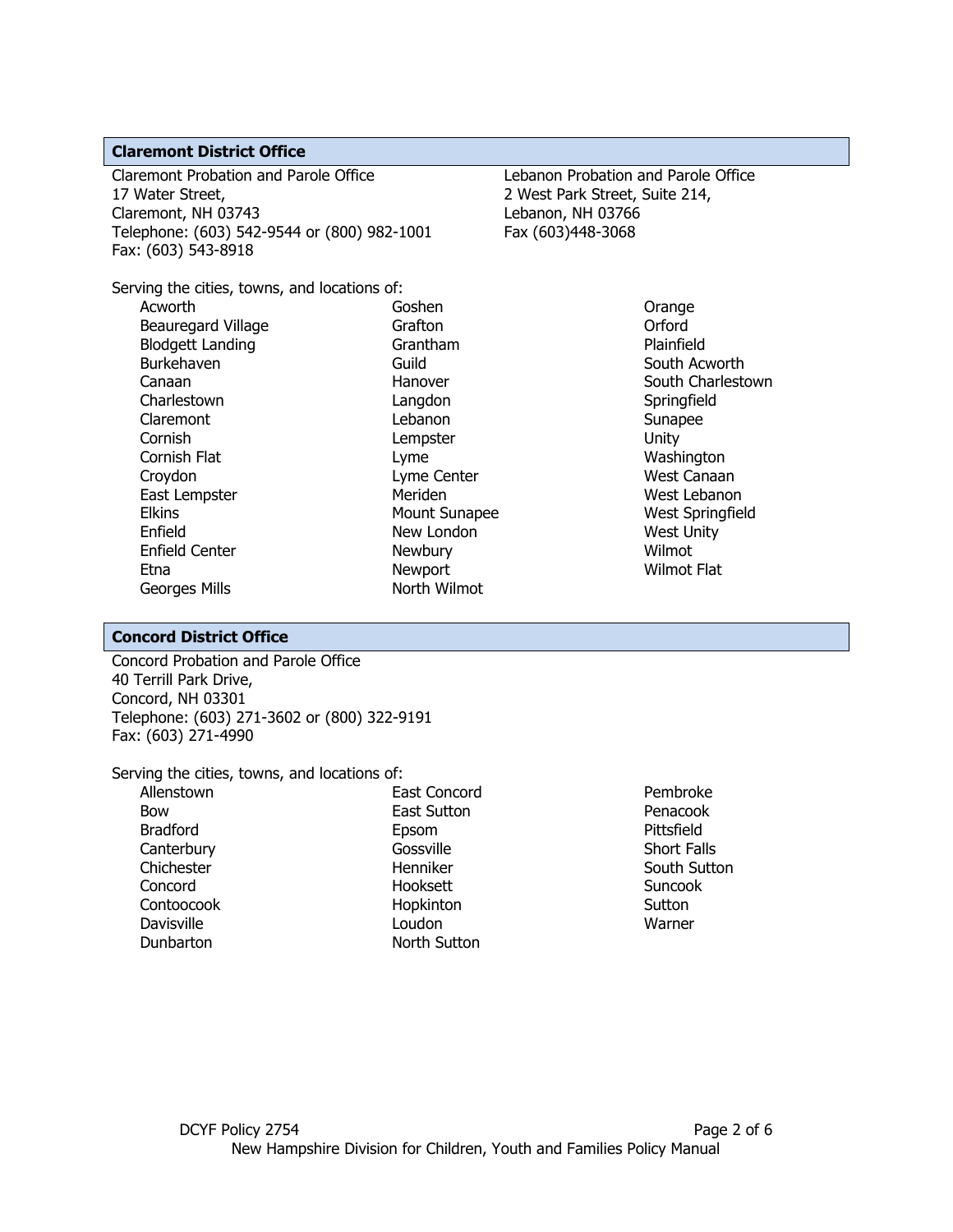#### **Conway District Office**

Conway Probation and Parole Office 73 Hobbs Street, Conway, NH 03818 Telephones: (603) 447-3841 or (800) 552-4628 Fax: (603) 447-3588

Serving the cities, towns, and locations of:

Albany Bartlett Brookfield Center Conway Center Effingham Center Ossipee Center Sandwich Center Tuftonboro Chatham Chocorua Conway East Conway East Wakefield Eaton Effingham Freedom

Glen Granite Hale's Location Hart's Location Intervale **Jackson** Kearsarge Madison Melvin Village Mirror Lake Moultonborough Moultonville North Conway North Sandwich Ossipee Redstone

**Sanbornville Sandwich** Snowville South Chatham South Effingham South Tamworth **Tamworth Tuftonboro** Union Wakefield West Ossipee Wolfeboro Wolfeboro Falls Wonalancet

#### **Keene District Office**

Keene Probation and Parole Office 111 Key Road, Keene, NH 03431 Telephone: (603) 357-3510 or (800) 624-9700 Fax: (603) 355-1542

Serving the cities, towns, and locations of:

| Alstead           | Hillsborough               | Spofford            |
|-------------------|----------------------------|---------------------|
| Antrim            | Hillsborough Upper Village | Stoddard            |
| Ashuelot          | Hinsdale                   | Sullivan            |
| Bennington        | <b>Jaffrey</b>             | Surry               |
| Chesterfield      | Keene                      | Swanzey             |
| Deering           | Marlborough                | Temple              |
| <b>Drewsville</b> | Marlow                     | Troy                |
| Dublin            | Munsonville                | Walpole             |
| East Sullivan     | Nelson                     | West Chesterfield   |
| East Swanzey      | New Ipswich                | <b>West Deering</b> |
| East Westmoreland | North Swanzey              | West Peterborough   |
| Fitzwilliam       | North Walpole              | <b>West Swanzey</b> |
| Gilsum            | Peterborough               | Westmoreland        |
| Greenfield        | Richmond                   | Westport            |
| Greenville        | Rindge                     | Winchester          |
| <b>Hancock</b>    | Roxbury                    | Windsor             |
| Harrisville       | Sharon                     |                     |
|                   |                            |                     |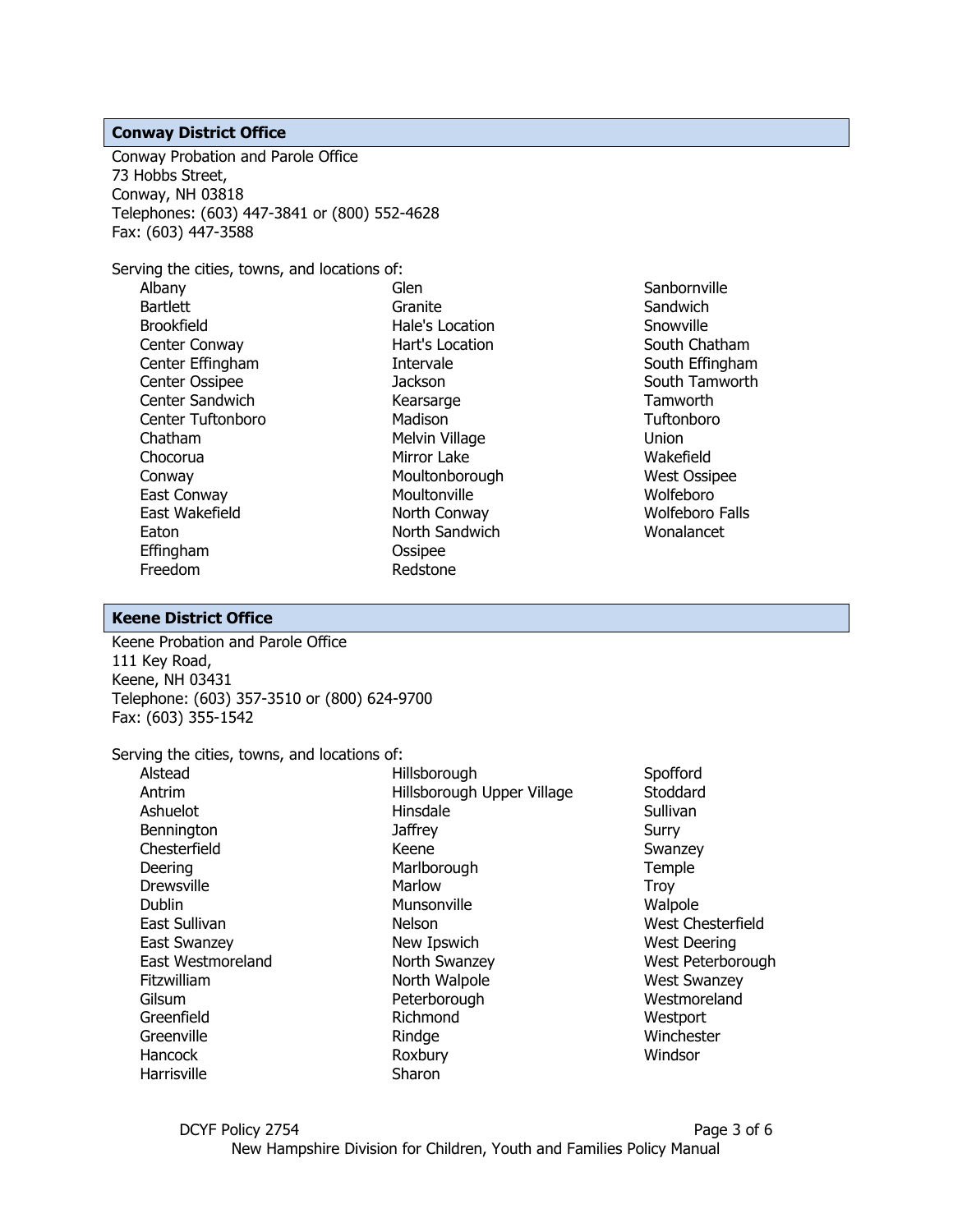#### **Laconia District Office**

Laconia Probation and Parole Office 65 Beacon Street West, Laconia, NH 03246 Telephone: (603) 524-4485 or (800) 322-2121 Fax: (603) 524-1088

Franklin Probation and Parole Office Smith and Canal Street, PO Box 292, Franklin, NH 03235 Telephone: (603) 934-7092 Fax: (603) 934-5758

Serving the cities, towns, and locations of:

Alton Alton Bay Andover Barnstead Bear Island Belmont Boscawen Center Barnstead Center Harbor Danbury East Andover Franklin Gerrish Gilford

**Gilmanton** Gilmanton Corners Gilmanton Iron Works Glendale Governor Isle Hill Laconia Lakeport Lochmere Lower Gilmanton Meredith Meredith Center New Hampton North Sanbornton

Northfield Potter Place **Ouincy Salisbury Sanbornton** South Danbury Silver Lake Tilton Webster Webster Lake **Weirs** West Alton West Franklin Winnisquam

#### **Littleton District Office**

Littleton Probation and Parole Office 80 North Littleton Road, Littleton, NH 03561 Telephones: (603) 444-6786 or (800) 552-8959 Fax: (603) 444-0782

Plymouth Probation and Parole Office 26 Green Street, Plymouth, NH 03264 Telephone: (603) 536-1485 Fax: (603) 536-3806

Serving the cities, towns, and locations of:

Alexandria Apthorp Ashland **Bath** Benton Bethlehem Bethlehem Junction Bridgewater Bristol Campton Center Haverhill **Dorchester** East Haverhill East Holderness Easton

**Ellsworth** Franconia Glencliff Groton Haverhill Hebron **Holderness** Landaff Lincoln Lisbon Littleton Livermore Lyman Monroe North Haverhill

North Woodstock Pierce Bridge Piermont Pike Plymouth Rumney Sugar Hill **Thornton** Warren Waterville Valley Wentworth West Rumney **Woodstock** Woodsville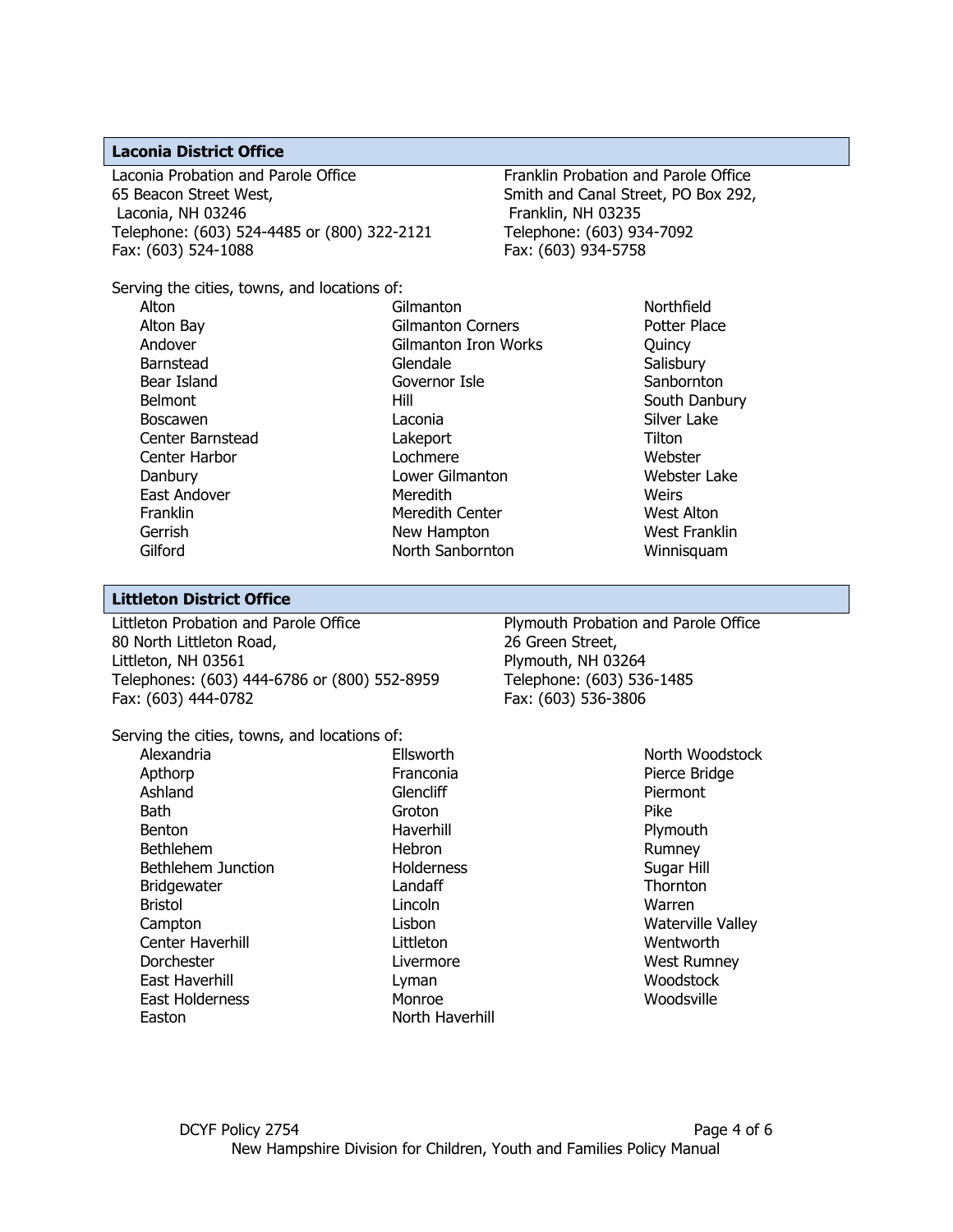### **Manchester District Office**

Manchester Probation and Parole Office 1050 Perimeter Road, Suite 501, Manchester, NH 03103 Telephone: (603) 668-2330 or (800) 852-7493 Fax: (603) 626-2983

Serving the city, towns and location of: Francestown Goffstown

Goffstown Probation and Parole Office 329 Mast Road, Suite 14, Goffstown, NH 03045 Fax: (603) 669-5236

Manchester New Boston

Pinardville Weare

### **Rochester District Office**

Rochester District Office 150 Wakefield Street Suite 22, Rochester, NH 03867 Telephone: (603) 332-9120 or (800) 862-5300 Fax: (603) 332-8984

Rochester Probation and Parole Office 76 North Main Street, Rochester, NH 03867 Telephone: (603) 335-7809 Fax: (603) 330-0505

Serving the cities, towns, and locations of:

**Barrington** Center Strafford Dover Durham East Rochester **Farmington** 

- Gonic Lee **Madbury** Middleton Milton Milton Mills
- 61 Locust Street, Suite 129, Dover, NH 03820 Telephone: (603) 742-9153 Fax: (603) 742-5558

Dover Probation and Parole Office

New Durham Rochester Rollinsford **Somersworth Strafford** 

# **Seacoast District Office**

Seacoast Probation and Parole Office 50 International Drive, Portsmouth, NH 03801 Telephone: (603) 433-8300 or (800) 821-0326 Fax: (603) 431-0842

Serving the cities, towns, and locations of:

Brentwood East Kingston Epping Exeter Fremont Greenland Hampton Hampton Beach Hampton Falls

Kensington Kingston New Castle Newfields Newington Newmarket Newton Newton Junction North Hampton

**Portsmouth** Raymond Rye Rye Beach Seabrook South Hampton Stratham